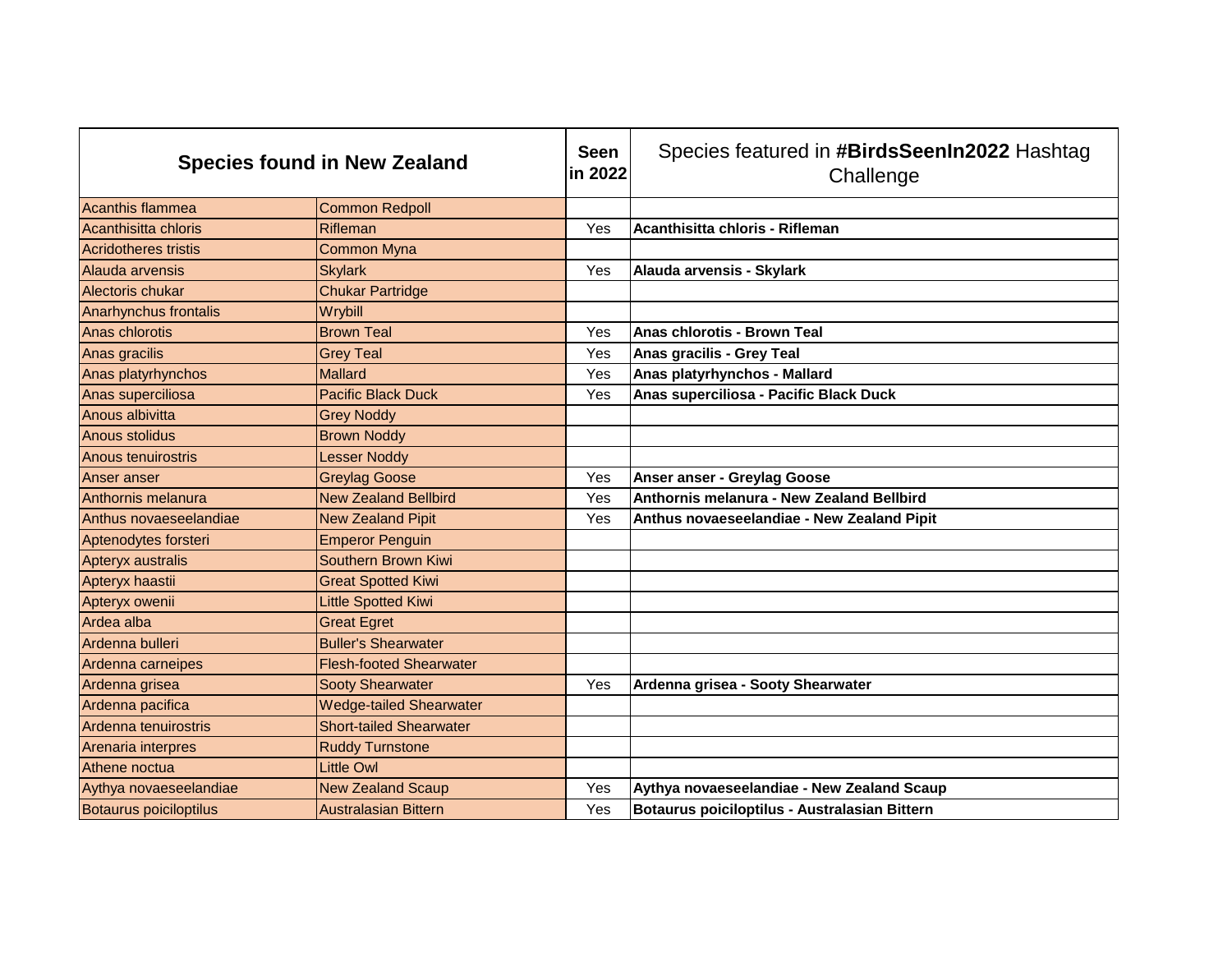| <b>Branta canadensis</b>        | <b>Canada Goose</b>             | Yes | <b>Branta canadensis - Canada Goose</b>             |
|---------------------------------|---------------------------------|-----|-----------------------------------------------------|
| <b>Bubulcus coromandus</b>      | <b>Eastern Cattle Egret</b>     |     |                                                     |
| Cacatua galerita                | <b>Sulphur-crested Cockatoo</b> |     |                                                     |
| Calidris canutus                | <b>Red Knot</b>                 | Yes | <b>Calidris canutus - Red Knot</b>                  |
| Calidris ferruginea             | <b>Curlew Sandpiper</b>         |     |                                                     |
| Calidris ruficollis             | <b>Red-necked Stint</b>         |     |                                                     |
| Callaeas wilsoni                | North Island Kokako             |     |                                                     |
| Callipepla californica          | <b>California Quail</b>         | Yes | Callipepla californica - California Quail           |
| Carduelis carduelis             | <b>European Goldfinch</b>       |     |                                                     |
| <b>Charadrius bicinctus</b>     | Double-banded Plover            | Yes | <b>Charadrius bicinctus - Double-banded Plover</b>  |
| <b>Charadrius obscurus</b>      | <b>New Zealand Plover</b>       | Yes | <b>Charadrius obscurus - New Zealand Plover</b>     |
| Chlidonias albostriatus         | <b>Black-fronted Tern</b>       | Yes | <b>Chlidonias albostriatus - Black-fronted Tern</b> |
| Chlidonias niger                | <b>Black Tern</b>               | Yes | Chlidonias niger - Black Tern                       |
| <b>Chloris chloris</b>          | <b>European Greenfinch</b>      | Yes | <b>Chloris chloris - European Greenfinch</b>        |
| Chroicocephalus bulleri         | <b>Black-billed Gull</b>        | Yes | Chroicocephalus bulleri - Black-billed Gull         |
| Chroicocephalus novaehollandiae | <b>Silver Gull</b>              | Yes | Chroicocephalus novaehollandiae - Silver Gull       |
| <b>Chrysococcyx lucidus</b>     | <b>Shining Bronze Cuckoo</b>    | Yes | <b>Chrysococcyx lucidus - Shining Bronze Cuckoo</b> |
| <b>Circus approximans</b>       | <b>Swamp Harrier</b>            | Yes | Circus approximans - Swamp Harrier                  |
| Coenocorypha barrierensis       | <b>North Island Snipe</b>       |     |                                                     |
| Coenocorypha iredalei           | <b>South Island Snipe</b>       |     |                                                     |
| Coenocorypha pusilla            | <b>Chatham Snipe</b>            |     |                                                     |
| Columba livia                   | <b>Rock Dove</b>                | Yes | Columba livia - Rock Dove                           |
| Corvus frugilegus               | <b>Rook</b>                     |     |                                                     |
| Cyanoramphus auriceps           | <b>Yellow-crowned Parakeet</b>  |     |                                                     |
| Cyanoramphus malherbi           | <b>Malherbe's Parakeet</b>      |     |                                                     |
| Cyanoramphus novaezelandiae     | <b>Red-crowned Parakeet</b>     | Yes | Cyanoramphus novaezelandiae - Red-crowned Parakeet  |
| Cyanoramphus unicolor           | <b>Antipodes Parakeet</b>       |     |                                                     |
| <b>Cygnus atratus</b>           | <b>Black Swan</b>               | Yes | Cygnus atratus - Black Swan                         |
| Cygnus olor                     | <b>Mute Swan</b>                | Yes | <b>Cygnus olor - Mute Swan</b>                      |
| Daption capense                 | <b>Cape Petrel</b>              |     |                                                     |
| Diomedea antipodensis           | <b>Antipodean Albatross</b>     |     |                                                     |
| Diomedea epomophora             | <b>Southern Royal Albatross</b> |     |                                                     |
| Diomedea exulans                | <b>Wandering Albatross</b>      |     |                                                     |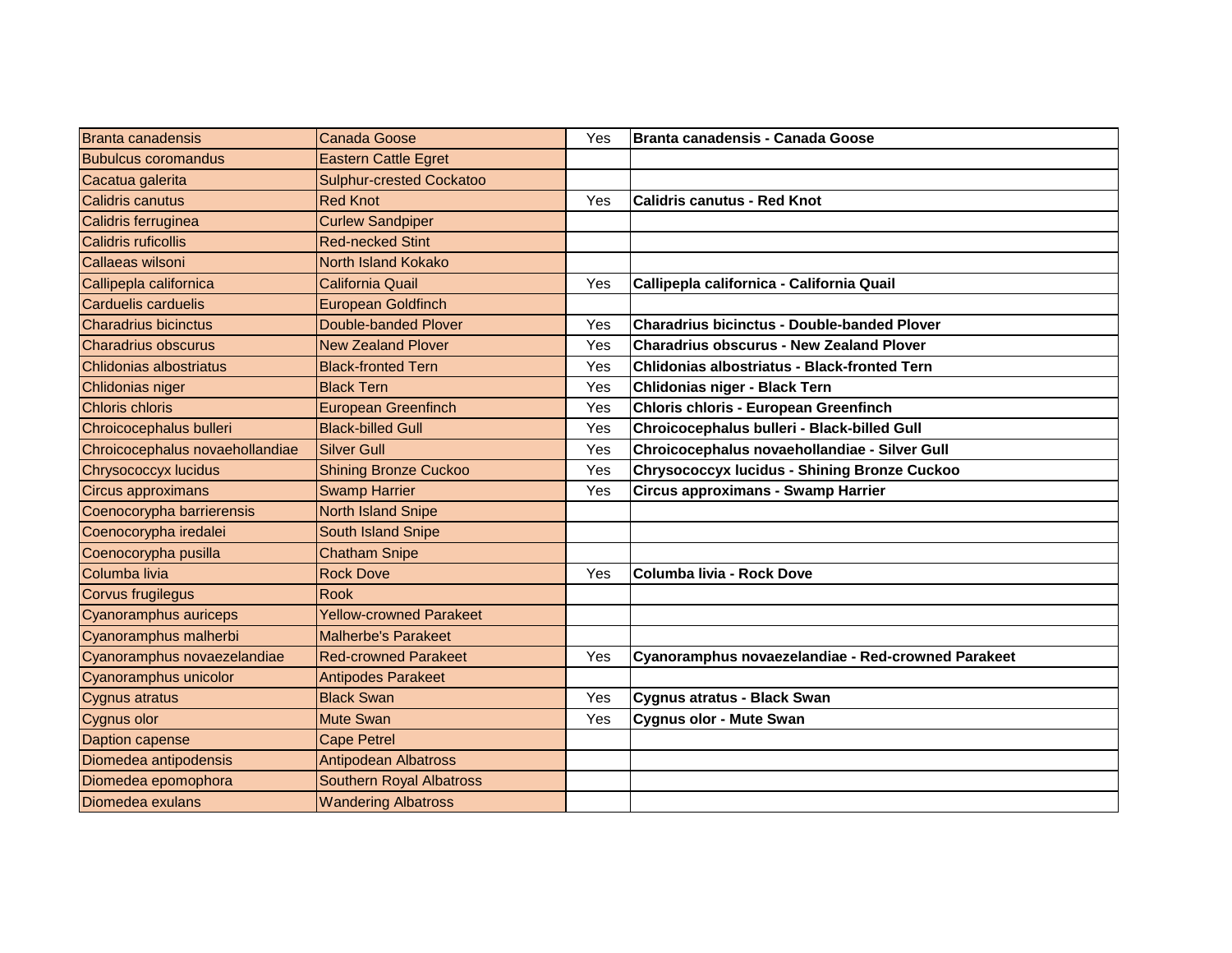| Diomedea sanfordi            | <b>Northern Royal Albatross</b>   | Yes | Diomedea sanfordi - Northern Royal Albatross    |
|------------------------------|-----------------------------------|-----|-------------------------------------------------|
| Ducula pacifica              | <b>Pacific Imperial Pigeon</b>    |     |                                                 |
| Egretta garzetta             | Little Egret                      |     |                                                 |
| Egretta novaehollandiae      | <b>White-faced Heron</b>          | Yes | Egretta novaehollandiae - White-faced Heron     |
| Egretta sacra                | <b>Pacific Reef Heron</b>         | Yes | Egretta sacra - Pacific Reef Heron              |
| <b>Elseyornis melanops</b>   | <b>Black-fronted Dotterel</b>     | Yes | Elseyornis melanops - Black-fronted Dotterel    |
| Emberiza cirlus              | <b>Cirl Bunting</b>               |     |                                                 |
| Emberiza citrinella          | Yellowhammer                      | Yes | Emberiza citrinella - Yellowhammer              |
| Eudyptes chrysocome          | Southern Rockhopper Penguin       |     |                                                 |
| Eudyptes pachyrhynchus       | <b>Fiordland Penguin</b>          |     |                                                 |
| Eudyptes robustus            | <b>Snares Penguin</b>             |     |                                                 |
| Eudyptes sclateri            | <b>Erect-crested Penguin</b>      |     |                                                 |
| Eudyptula minor              | <b>Little Blue Penguin</b>        | Yes | Eudyptula minor - Little Blue Penguin           |
| Falco novaeseelandiae        | <b>New Zealand Falcon</b>         | Yes | Falco novaeseelandiae - New Zealand Falcon      |
| Fregetta tropica             | <b>Black-bellied Storm Petrel</b> |     |                                                 |
| Fringilla coelebs            | <b>Common Chaffinch</b>           | Yes | Fringilla coelebs - Common Chaffinch            |
| <b>Fulica</b> atra           | <b>Eurasian Coot</b>              | Yes | Fulica atra - Eurasian Coot                     |
| <b>Fulmarus glacialoides</b> | <b>Southern Fulmar</b>            |     |                                                 |
| <b>Gallirallus australis</b> | Weka                              | Yes | Gallirallus australis - Weka                    |
| Garrodia nereis              | <b>Grey-backed Storm Petrel</b>   |     |                                                 |
| Gerygone albofrontata        | <b>Chatham Gerygone</b>           |     |                                                 |
| Gerygone igata               | <b>Grey Greygone</b>              | Yes | Gerygone igata - Grey Greygone                  |
| Gygis alba                   | <b>White Tern</b>                 |     |                                                 |
| Gymnorhina tibicen           | <b>Australian Magpie</b>          | Yes | Gymnorhina tibicen - Australian Magpie          |
| Haematopus chathamensis      | <b>Chatham Oystercatcher</b>      |     |                                                 |
| Haematopus finschi           | South Island Oystercatcher        | Yes | Haematopus finschi - South Island Oystercatcher |
| Haematopus unicolor          | Variable Oystercatcher            | Yes | Haematopus unicolor - Variable Oystercatcher    |
| Hemiphaga novaeseelandiae    | <b>New Zealand Pigeon</b>         | Yes | Hemiphaga novaeseelandiae - New Zealand Pigeon  |
| Himantopus leucocephalus     | <b>Pied Stilt</b>                 | Yes | Himantopus leucocephalus - Pied Stilt           |
| Himantopus novaezelandiae    | <b>Black Stilt</b>                |     |                                                 |
| Hirundo neoxena              | <b>Welcome Swallow</b>            | Yes | Hirundo neoxena - Welcome Swallow               |
| Hydroprogne caspia           | <b>Caspian Tern</b>               | Yes | Hydroprogne caspia - Caspian Tern               |
| Hymenolaimus malacorhynchos  | <b>Blue Duck</b>                  |     |                                                 |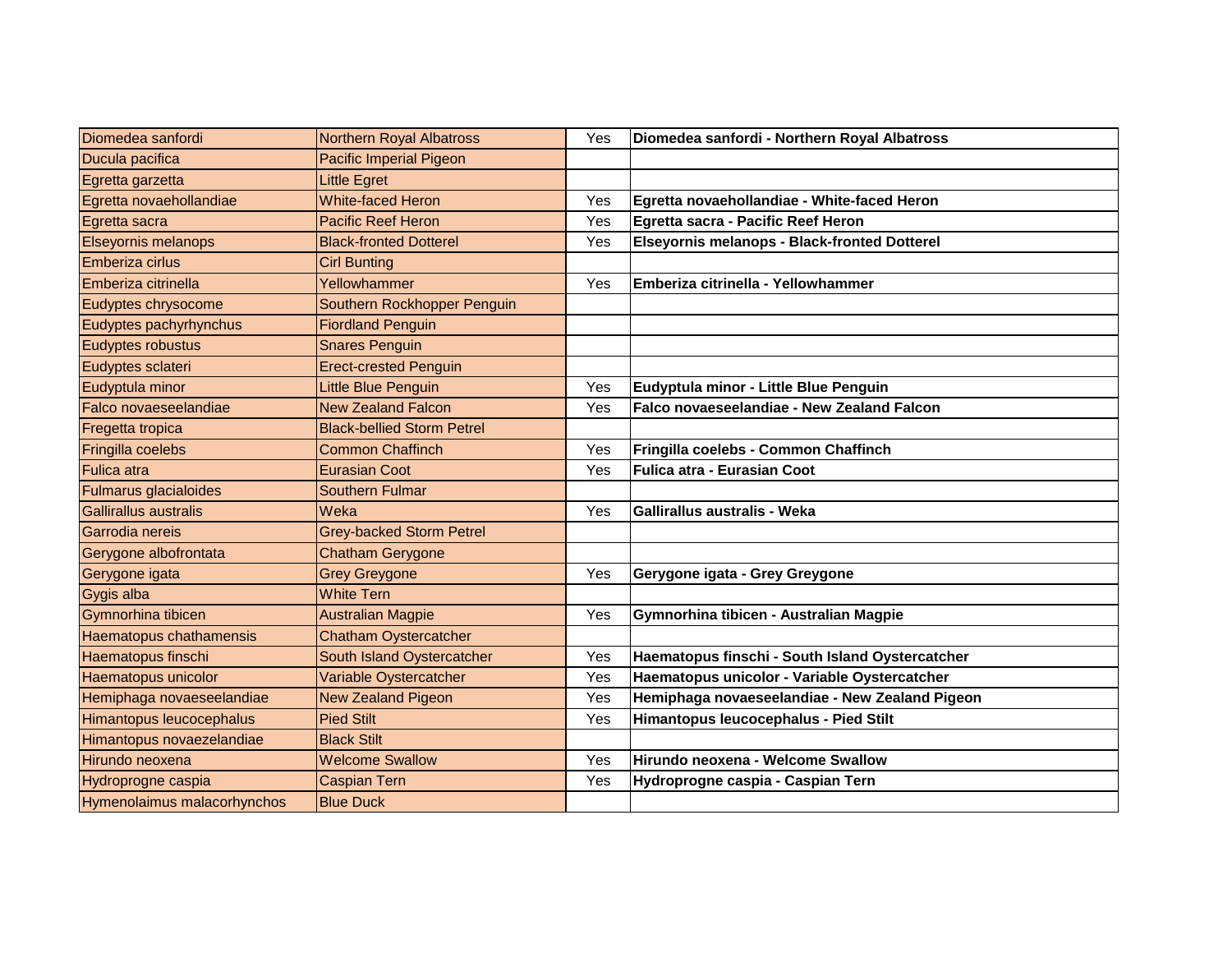| Hypotaenidia philippensis   | <b>Buff-banded Rail</b>      | Yes | Hypotaenidia philippensis - Buff-banded Rail    |
|-----------------------------|------------------------------|-----|-------------------------------------------------|
| Larus dominicanus           | <b>Kelp Gull</b>             | Yes | Larus dominicanus - Kelp Gull                   |
| Leucocarbo campbelli        | <b>Campbell Shag</b>         |     |                                                 |
| Leucocarbo carunculatus     | <b>New Zealand King Shag</b> | Yes | Leucocarbo carunculatus - New Zealand King Shag |
| Leucocarbo chalconotus      | <b>Otago Shag</b>            | Yes | Leucocarbo chalconotus - Otago Shag             |
| Leucocarbo colensoi         | <b>Auckland Shag</b>         |     |                                                 |
| Leucocarbo onslowi          | <b>Chatham Shag</b>          |     |                                                 |
| Leucocarbo ranfurlyi        | <b>Bounty Shag</b>           |     |                                                 |
| Leucocarbo stewarti         | <b>Foveaux Shag</b>          |     |                                                 |
| Lewinia muelleri            | <b>Auckland Rail</b>         |     |                                                 |
| Limosa lapponica            | <b>Bar-tailed Godwit</b>     | Yes | Limosa Iapponica - Bar-tailed Godwit            |
| Limosa limosa               | <b>Black-tailed Godwit</b>   |     |                                                 |
| <b>Megadyptes antipodes</b> | <b>Yellow-eyed Penguin</b>   | Yes | Megadyptes antipodes - Yellow-eyed Penguin      |
| Meleagris gallopavo         | <b>Wild Turkey</b>           | Yes | Meleagris gallopavo - Wild Turkey               |
| Microcarbo melanoleucos     | <b>Little Pied Cormorant</b> | Yes | Microcarbo melanoleucos - Little Pied Cormorant |
| Mohoua albicilla            | Whitehead                    | Yes | Mohoua albicilla - Whitehead                    |
| Mohoua novaeseelandiae      | Pipipi                       |     |                                                 |
| Mohoua ochrocephala         | Yellowhead                   | Yes | Mohoua ochrocephala - Yellowhead                |
| <b>Morus serrator</b>       | <b>Australasian Gannet</b>   |     |                                                 |
| <b>Nestor meridionalis</b>  | <b>New Zealand Kaka</b>      | Yes | Nestor meridionalis - New Zealand Kaka          |
| Nestor notabilis            | Kea                          | Yes | Nestor notabilis - Kea                          |
| Ninox novaeseelandiae       | Morepork                     |     |                                                 |
| Notiomystis cincta          | <b>Stitchbird</b>            | Yes | Notiomystis cincta - Stitchbird                 |
| Numenius madagascariensis   | <b>Far Eastern Curlew</b>    |     |                                                 |
| Numenius phaeopus           | <b>Eurasian Whimbrel</b>     | Yes | Numenius phaeopus - Eurasian Whimbrel           |
| Nycticorax caledonicus      | Nankeen Night Heron          |     |                                                 |
| Oceanites oceanicus         | <b>Wilson's Storm Petrel</b> |     |                                                 |
| <b>Onychoprion fuscatus</b> | <b>Sooty Tern</b>            | Yes | <b>Onychoprion fuscatus - Sooty Tern</b>        |
| Pachyptila crassirostris    | <b>Fulmar Prion</b>          |     |                                                 |
| Pachyptila desolata         | <b>Antarctic Prion</b>       |     |                                                 |
| Pachyptila salvini          | <b>Salvin's Prion</b>        |     |                                                 |
| Pachyptila turtur           | <b>Fairy Prion</b>           |     |                                                 |
| Pachyptila vittata          | <b>Broad-billed Prion</b>    |     |                                                 |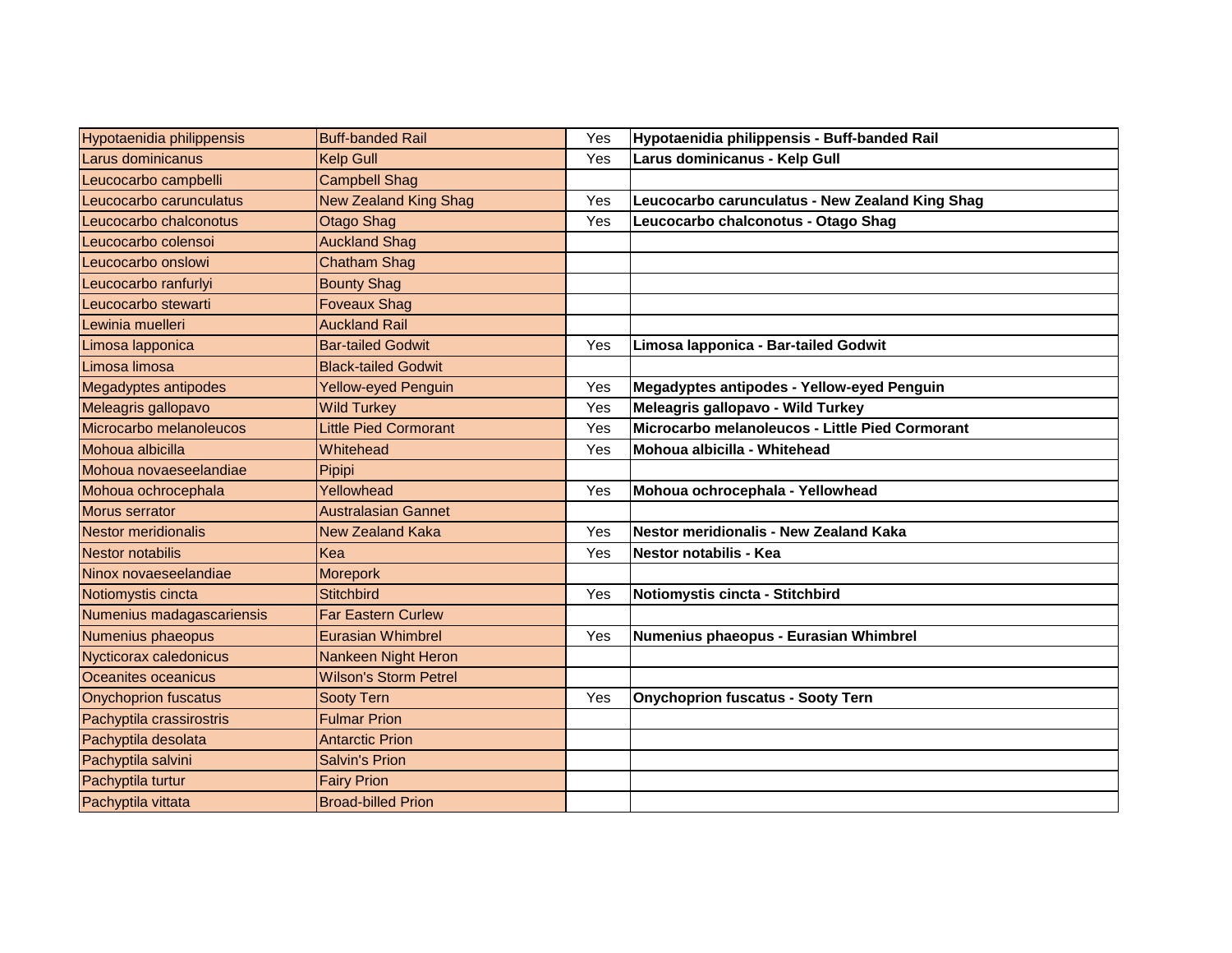| Pagodroma nivea               | <b>Snow Petrel</b>               |     |                                                            |
|-------------------------------|----------------------------------|-----|------------------------------------------------------------|
| <b>Passer domesticus</b>      | <b>House Sparrow</b>             | Yes | Passer domesticus - House Sparrow                          |
| Pavo cristatus                | <b>Indian Peafowl</b>            |     |                                                            |
| Pelagodroma marina            | <b>White-faced Storm Petrel</b>  |     |                                                            |
| Pelecanoides urinatrix        | <b>Common Diving Petrel</b>      | Yes | Pelecanoides urinatrix - Common Diving Petrel              |
| Petroica australis            | South Island Robin               | Yes | Petroica australis - South Island Robin                    |
| Petroica longipes             | <b>North Island Robin</b>        | Yes | Petroica longipes - North Island Robin                     |
| Petroica macrocephala         | <b>Tomtit</b>                    | Yes | Petroica macrocephala - Tomtit                             |
| <b>Phaethon lepturus</b>      | <b>White-tailed Tropicbird</b>   | Yes | Phaethon lepturus - White-tailed Tropicbird                |
| Phalacrocorax carbo           | <b>Great Cormorant</b>           | Yes | <b>Phalacrocorax carbo - Great Cormorant</b>               |
| Phalacrocorax featherstoni    | <b>Pitt Shag</b>                 |     |                                                            |
| Phalacrocorax punctatus       | <b>Spotted Shag</b>              | Yes | <b>Phalacrocorax punctatus - Spotted Shag</b>              |
| Phalacrocorax sulcirostris    | <b>Little Black Cormorant</b>    | Yes | <b>Phalacrocorax sulcirostris - Little Black Cormorant</b> |
| Phalacrocorax varius          | <b>Australian Pied Cormorant</b> | Yes | Phalacrocorax varius - Australian Pied Cormorant           |
| Phasianus colchicus           | <b>Common Pheasant</b>           | Yes | Phasianus colchicus - Common Pheasant                      |
| Philesturnus carunculatus     | South Island Saddleback          | Yes | Philesturnus carunculatus - South Island Saddleback        |
| Philesturnus rufusater        | <b>North Island Saddleback</b>   |     |                                                            |
| Platalea regia                | <b>Royal Spoonbill</b>           | Yes | Platalea regia - Royal Spoonbill                           |
| <b>Platycercus eximius</b>    | <b>Eastern Rosella</b>           | Yes | Platycercus eximius - Eastern Rosella                      |
| <b>Pluvialis fulva</b>        | <b>Pacific Golden Plover</b>     |     |                                                            |
| Pluvialis squatarola          | <b>Grey Plover</b>               |     |                                                            |
| Podiceps cristatus            | <b>Great Crested Grebe</b>       | Yes | <b>Podiceps cristatus - Great Crested Grebe</b>            |
| Poliocephalus rufopectus      | <b>New Zealand Grebe</b>         | Yes | Poliocephalus rufopectus - New Zealand Grebe               |
| Poodytes punctatus            | <b>New Zealand Fernbird</b>      | Yes | Poodytes punctatus - New Zealand Fernbird                  |
| Poodytes rufescens            | <b>Chatham Fernbird</b>          |     |                                                            |
| Porphyrio hochstetteri        | <b>South Island Takahe</b>       | Yes | Porphyrio hochstetteri - South Island Takahe               |
| Porphyrio melanotus           | <b>Australasian Swamphen</b>     | Yes | Porphyrio melanotus - Australasian Swamphen                |
| Procellaria aequinoctialis    | <b>White-chinned Petrel</b>      |     |                                                            |
| Procellaria cinerea           | <b>Grey Petrel</b>               |     |                                                            |
| Procellaria parkinsoni        | <b>Black Petrel</b>              |     |                                                            |
| Procellaria westlandica       | <b>Westland Petrel</b>           |     |                                                            |
| Prosthemadera novaeseelandiae | Tui                              | Yes | Prosthemadera novaeseelandiae - Tui                        |
| Prunella modularis            | <b>Dunnock</b>                   |     |                                                            |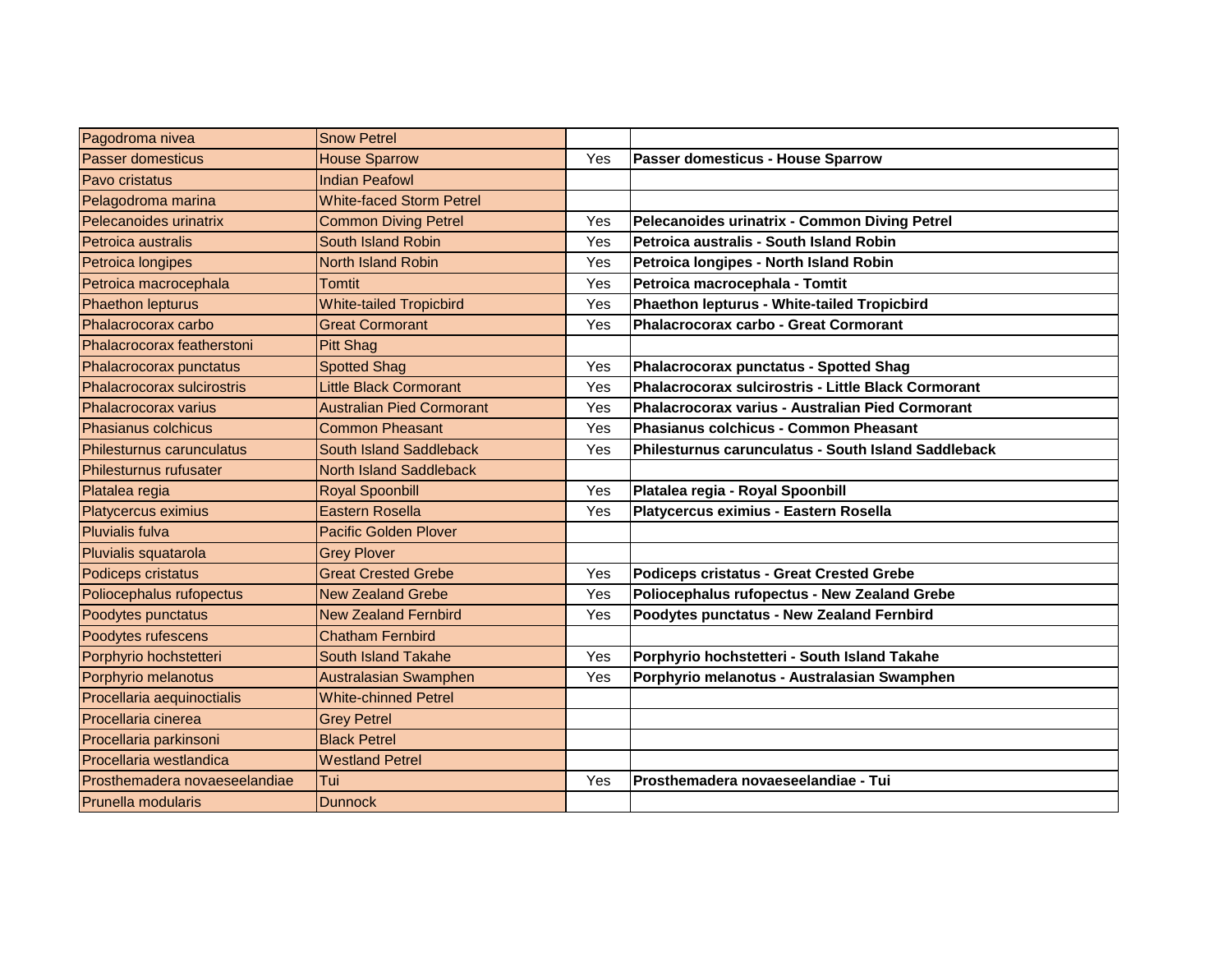| Pterodroma axillaris      | <b>Chatham Petrel</b>             |     |                                            |
|---------------------------|-----------------------------------|-----|--------------------------------------------|
| Pterodroma cervicalis     | <b>White-necked Petrel</b>        |     |                                            |
| Pterodroma cookii         | <b>Cook's Petrel</b>              |     |                                            |
| Pterodroma gouldi         | <b>Grey-faced Petrel</b>          |     |                                            |
| Pterodroma inexpectata    | <b>Mottled Petrel</b>             |     |                                            |
| Pterodroma lessonii       | <b>White-headed Petrel</b>        |     |                                            |
| Pterodroma magentae       | <b>Magenta Petrel</b>             |     |                                            |
| Pterodroma mollis         | <b>Soft-plumaged Petrel</b>       |     |                                            |
| Pterodroma neglecta       | <b>Kermadec Petrel</b>            |     |                                            |
| Pterodroma nigripennis    | <b>Black-winged Petrel</b>        |     |                                            |
| Pterodroma pycrofti       | <b>Pycroft's Petrel</b>           |     |                                            |
| Ptilinopus porphyraceus   | <b>Crimson-crowned Fruit Dove</b> |     |                                            |
| <b>Puffinus assimilis</b> | <b>Little Shearwater</b>          |     |                                            |
| Puffinus gavia            | <b>Fluttering Shearwater</b>      |     |                                            |
| <b>Puffinus huttoni</b>   | <b>Hutton's Shearwater</b>        | Yes | Puffinus huttoni - Hutton's Shearwater     |
| Pycnonotus cafer          | <b>Red-vented Bulbul</b>          |     |                                            |
| Pygoscelis adeliae        | <b>Adelie Penguin</b>             |     |                                            |
| Pygoscelis antarcticus    | <b>Chinstrap Penguin</b>          |     |                                            |
| Rhipidura fuliginosa      | <b>New Zealand Fantail</b>        | Yes | Rhipidura fuliginosa - New Zealand Fantail |
| Spatula rhynchotis        | <b>Australasian Shoveler</b>      | Yes | Spatula rhynchotis - Australasian Shoveler |
| Spilopelia chinensis      | <b>Spotted Dove</b>               |     |                                            |
| Stercorarius antarcticus  | <b>Brown Skua</b>                 |     |                                            |
| Stercorarius maccormicki  | South Polar Skua                  |     |                                            |
| Stercorarius parasiticus  | Parasitic Jaeger                  |     |                                            |
| Stercorarius pomarinus    | Pomarine Jaeger                   |     |                                            |
| Sterna hirundo            | <b>Common Tern</b>                | Yes | Sterna hirundo - Common Tern               |
| Sterna striata            | <b>White-fronted Tern</b>         | Yes | Sterna striata - White-fronted Tern        |
| Sterna vittata            | <b>Antarctic Tern</b>             |     |                                            |
| Sternula albifrons        | Little Tern                       | Yes | Sternula albifrons - Little Tern           |
| Sternula nereis           | <b>Fairy Tern</b>                 |     |                                            |
| Strigops habroptila       | Kakapo                            |     |                                            |
| <b>Sturnus vulgaris</b>   | <b>Common Starling</b>            | Yes | <b>Sturnus vulgaris - Common Starling</b>  |
| Sula dactylatra           | <b>Masked Booby</b>               |     |                                            |